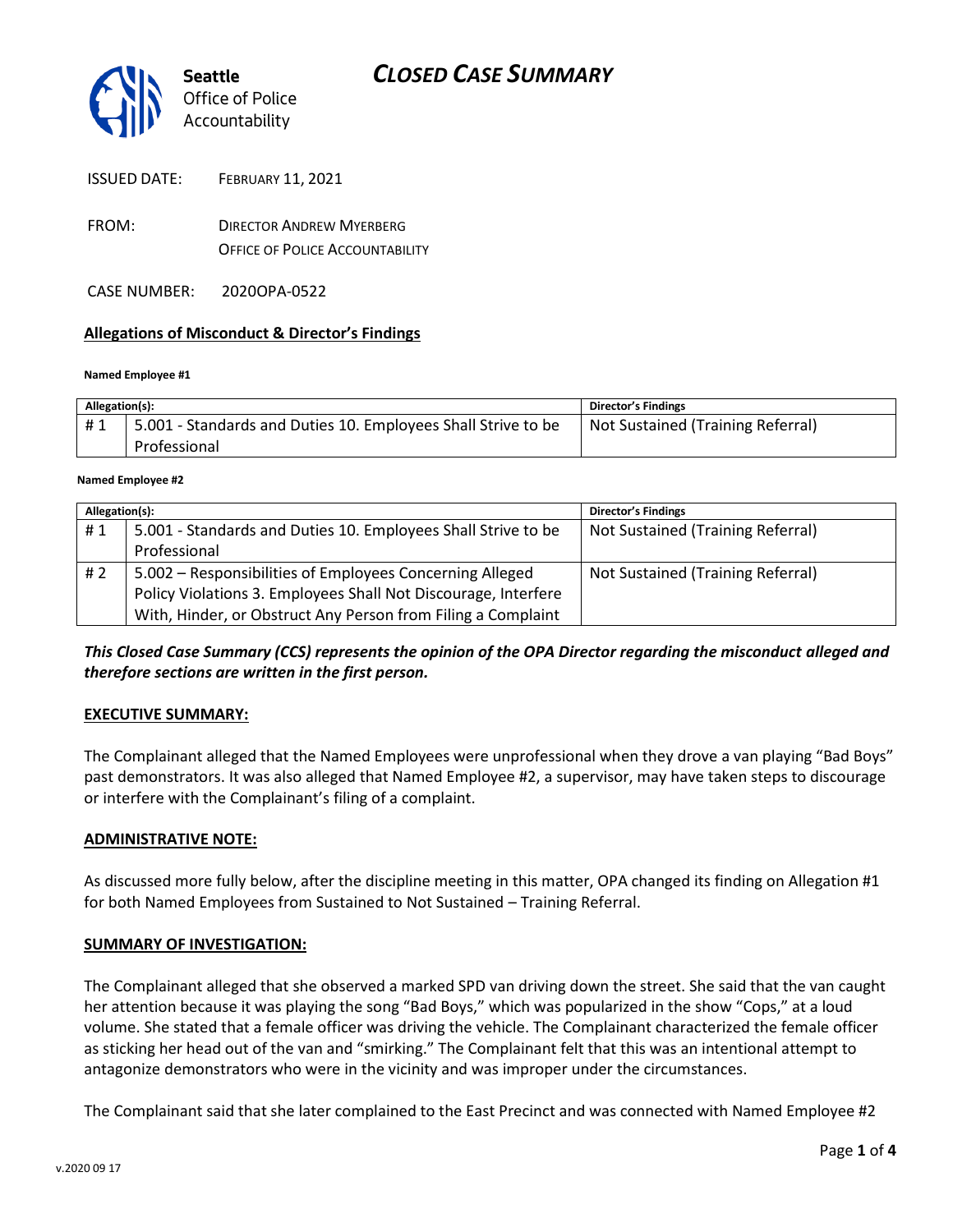## *CLOSED CASE SUMMARY*

OPA CASE NUMBER: 2020OPA-0522

(NE#2), a Sergeant. She stated that NE#2 told her that the officer had been playing the song to try to lighten the mood during down time from the protests. The Complainant felt that NE#2 downplayed her concerns. The Complainant recalled that NE#2 told her that even if she filed an OPA complaint it would be sent back to her to speak to the officer, which she was planning on doing anyway. The Complainant was frustrated by this as she believed it showed how officers usually try to defend other officers. The Complainant later filed this complaint and OPA commenced its investigation.

OPA verified that Named Employee #1 (NE#1) was driving the van and that NE#2 was the passenger. OPA interviewed both officers. NE#1 acknowledged playing "Bad Boys" while in the van. She said that she did so to lighten the mood during the demonstrations. She told OPA that she smiled and waved at community members and officers who gave her a thumbs-up. She denied that she intended to antagonize the crowd.

NE#2, like NE#1, said that the playing of the song was meant to lighten the mood and was not purposed to be offensive. She said that she spoke to the Complainant later that day. NE#2 confirmed that she told the Complainant that the case would likely come back to her for supervisory action. She indicated that she provided the Complainant with OPA's contact information on several occasions.

### **ANALYSIS AND CONCLUSIONS:**

## **Named Employee #1 - Allegation #1** *5.001 - Standards and Duties 10. Employees Shall Strive to be Professional*

SPD Policy 5.001-POL-10 requires that SPD employees "strive to be professional at all times." The policy further instructs that "employees may not engage in behavior that undermines public trust in the Department, the officer, or other officers." (SPD Policy 5.001-POL-10.)

In its initial DCM for this case, OPA found that NE#1 and NE#2 riding around in a marked police van while playing "Bad Boys" violated the Department's professionalism policy. OPA noted that, while they may have intended to "lighten the mood," the Complainant deemed it offensive and antagonistic. OPA concluded that this interpretation was not unreasonable given what was happening at the time and the ongoing conflicts between SPD and demonstrators.

At the discipline meeting in this matter, the chain of command for both officers recognized, like OPA, that the Named Employees' decision-making during this incident was not good and that the Named Employees should not have engaged in those actions. However, the chain of command noted that both officers had more than 20 years of work experience with SPD and had never received any prior discipline, let alone been found to have engaged in unprofessionalism. They further asserted that, while a poor choice, there was insufficient evidence to establish that the Named Employees acted with the intent to antagonize demonstrators or acted maliciously, which would have necessarily warranted discipline.

Ultimately, while OPA remains concerned with the Named Employees' actions in this case, OPA concurs with the chain of command that, given the lack of evidence of ill intent and the officers' lack of prior discipline, retraining rather than discipline is the appropriate result. Accordingly, OPA herein changes its finding from Sustained to Not Sustained – Training Referral for both Named Employees.



**Seattle** *Office of Police Accountability*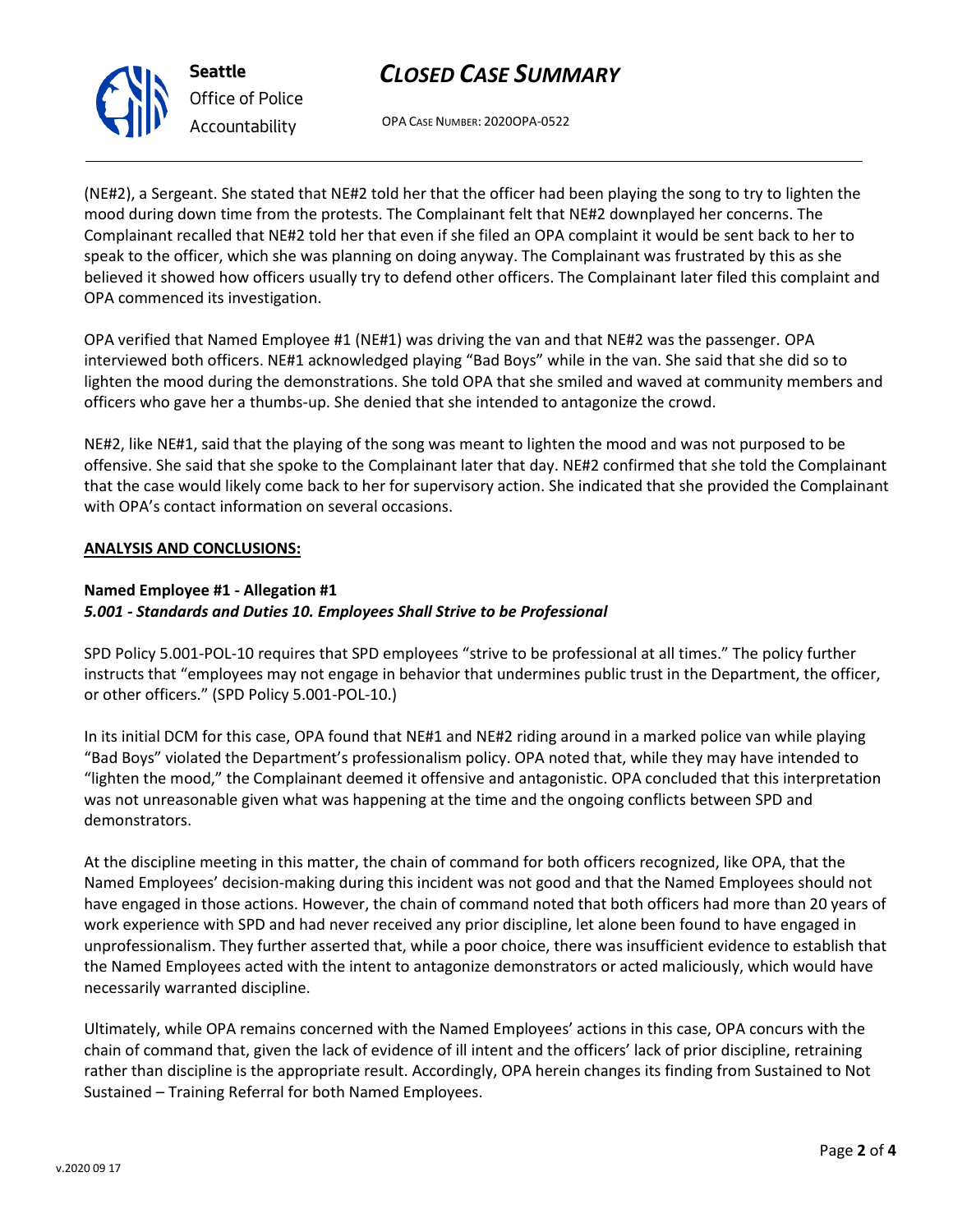



*Office of Police Accountability*

OPA CASE NUMBER: 2020OPA-0522

• **Training Referral**: The Named Employees' chains of command should discuss this incident with them and counsel them on their actions and decision-making. Both Named Employees should be informed that their conduct was outside of the Department's expectations and should not be repeated. Lastly, the Named Employees should be notified that future similar conduct will result in a Sustained finding and the imposition of discipline. This counseling and any retraining should be documented, and this documentation should be maintained in an appropriate database.

### Recommended Finding: **Not Sustained (Training Referral) Named Employee #2 - Allegation #1** *5.001 - Standards and Duties 10. Employees Shall Strive to be Professional*

OPA recommends that this allegation be Not Sustained and refers to the above Training Referral (*see* Named Employee  $#1 -$  Allegation  $#1$ ).

Recommended Finding: **Not Sustained (Training Referral)**

## **Named Employee #2 - Allegation #2**

## *5.002 – Responsibilities of Employees Concerning Alleged Policy Violations 3. Employees Shall Not Discourage, Interfere With, Hinder, or Obstruct Any Person from Filing a Complaint*

SPD Policy 5.002-POL-3 requires that employee refrain from interfering with, hindering, or obstructing any person from filing a complaint.

It is undisputed that NE#2 provided the Complainant with OPA's contact information and that the Complainant ultimately filed a complaint. The question here is whether NE#2's statement to the Complainant that, even if she made a complaint, it would be returned to NE#2 for supervisory action served to interfere with or hinder the Complainant from proceeding in that manner.

As a threshold matter, NE#2 should not have been the supervisor assigned to speak with the Complainant about her concerns as NE#2 was involved in the potential misconduct. NE#2 should have recognized this, recused herself, and had another supervisor handle the complaint. This was the case even given how chaotic the day was.

That being said, the evidence does not establish that NE#2 tried to obstruct or interfere with the Complainant's filing of a complaint. This was so even though NE#2 stated her belief – inaccurately as indicated by this investigation – that the case would be returned to her for handling. Indeed, the Complainant did, in fact, contact OPA and commenced this investigation.

However, OPA finds that NE#2 would be well served with retraining and a reminder that similar situations should be handled differently in the future.

• **Training Referral**: NE#2's chain of command should discuss with her how she handled the Complainant's concerns. She should be reminded that she should not be involved with complaints in which she is involved. She should further be reminded not to opine on how OPA may handle a case. Even if it did not occur here, this could serve to discourage a community member from later filing a complaint. NE#2 should be instructed that future similar conduct will result in a recommended Sustained finding and discipline. This retraining and